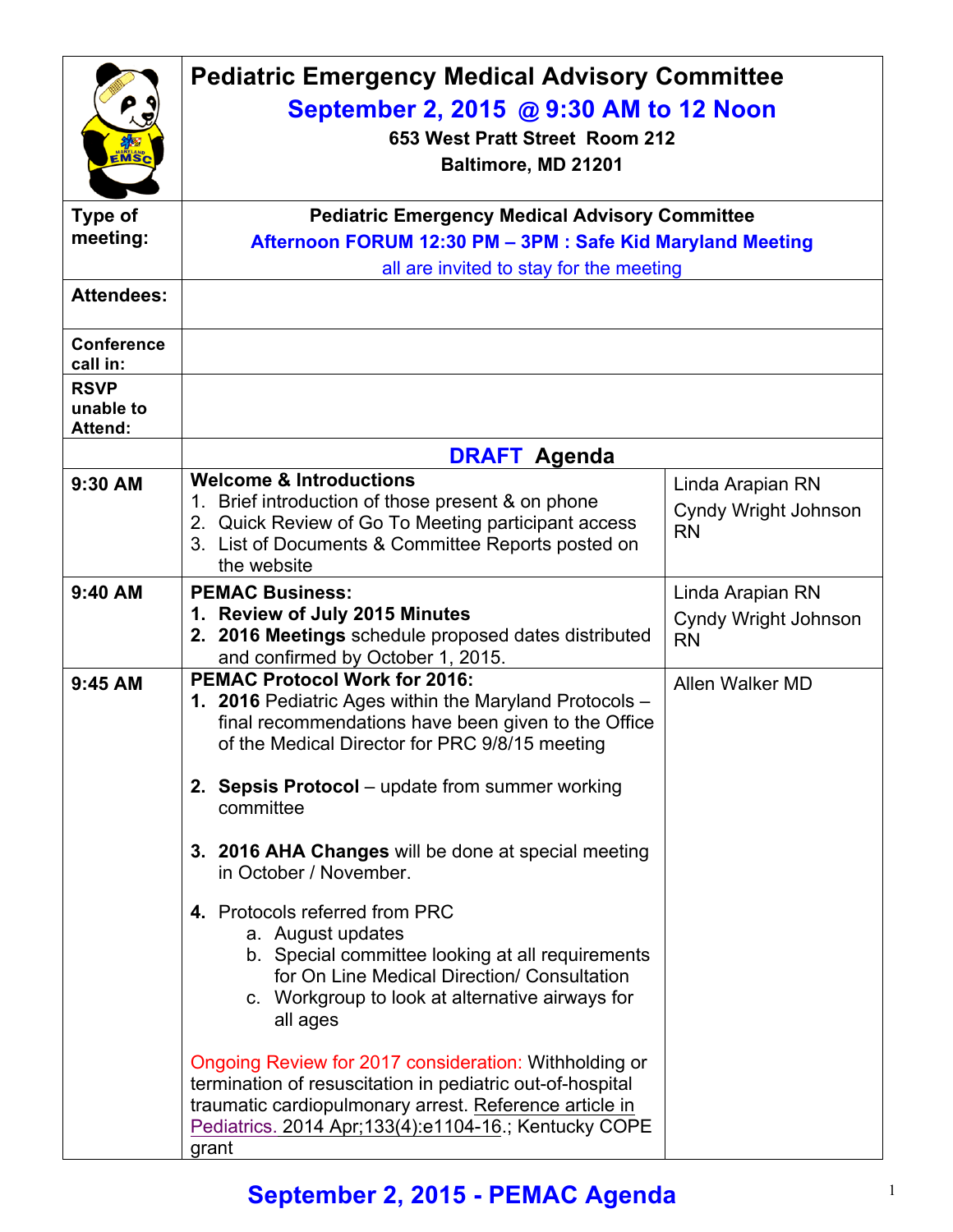| 10:30 AM | <b>Update on EMSC Performance Measures -</b><br><b>EMSC PM 73 - Ambulance Equipment</b>                                                                                                                                                                                           | Cyndy Wright Johnson              |
|----------|-----------------------------------------------------------------------------------------------------------------------------------------------------------------------------------------------------------------------------------------------------------------------------------|-----------------------------------|
|          | 1) VAIP 2014 – posted on line and in effect.                                                                                                                                                                                                                                      | <b>RN</b>                         |
|          | 2) Work Group on Minimum Equipment standards                                                                                                                                                                                                                                      |                                   |
|          | for all ground vehicles FINAL DRAFT submitted to                                                                                                                                                                                                                                  | Lisa Chervon MS NRP               |
|          | SEMSAC & EMS Board for information. Working on                                                                                                                                                                                                                                    |                                   |
|          | the process for inspections.                                                                                                                                                                                                                                                      | Allen Walker MD                   |
|          | <b>EMSC PM 74 - Pediatric ED Categorization</b><br>1) Regional EMSC 10 state SWOT - summary of<br>the information learned in Philadelphia in August.<br>2) APLS Courses: 2015 Schedule of course<br>schedule is posted and circulated. Planning for<br>2016-2017 with new forums. | Cyndy Wright Johnson<br><b>RN</b> |
|          |                                                                                                                                                                                                                                                                                   |                                   |
|          | <b>EMSC PM 76 &amp; 77:</b>                                                                                                                                                                                                                                                       |                                   |
|          | 1. Pediatric Base Station Courses:                                                                                                                                                                                                                                                |                                   |
|          | September 10, 2015 - Howard County<br>Planning for 2016 at October Pediatric QIC                                                                                                                                                                                                  |                                   |
|          |                                                                                                                                                                                                                                                                                   |                                   |
|          | EMSC PM 78 - Conferences for 2015 and APLS -                                                                                                                                                                                                                                      |                                   |
|          | see discussion under Educational report below                                                                                                                                                                                                                                     |                                   |
| 10:45    | <b>EDUCATION Sub Committee</b>                                                                                                                                                                                                                                                    |                                   |
|          | 1. PEPP 3 <sup>rd</sup> – CNHS offering courses this fall                                                                                                                                                                                                                         | Danielle Joy RN<br><b>NREMTP</b>  |
|          | BLS PEPP Schedule to be adapted to 12 hour                                                                                                                                                                                                                                        |                                   |
|          | format or combined 2 day courses                                                                                                                                                                                                                                                  |                                   |
|          |                                                                                                                                                                                                                                                                                   | EL&C                              |
|          | 2. BLS Committee                                                                                                                                                                                                                                                                  |                                   |
|          | 3. ALS Committee                                                                                                                                                                                                                                                                  | EL&C                              |
|          | 4. 2016 Conference Schedule – please see online                                                                                                                                                                                                                                   | Danielle Joy                      |
|          |                                                                                                                                                                                                                                                                                   | Committee                         |
|          | 5. Other Educational opportunities<br><b>Family Centered Care Sub Committee</b>                                                                                                                                                                                                   |                                   |
| 11:00    | 1. EMSC National FAN updates                                                                                                                                                                                                                                                      | Mary Ellen Wilson RN              |
|          | 2. Panda Bear Mascot program for outreach to children                                                                                                                                                                                                                             |                                   |
|          | and families - we need a Panda Name                                                                                                                                                                                                                                               |                                   |
|          | 3. Right Care Awards (& Star of Life Awards) 2016<br>Nomination forms is LIVE (www.miemss.org)                                                                                                                                                                                    |                                   |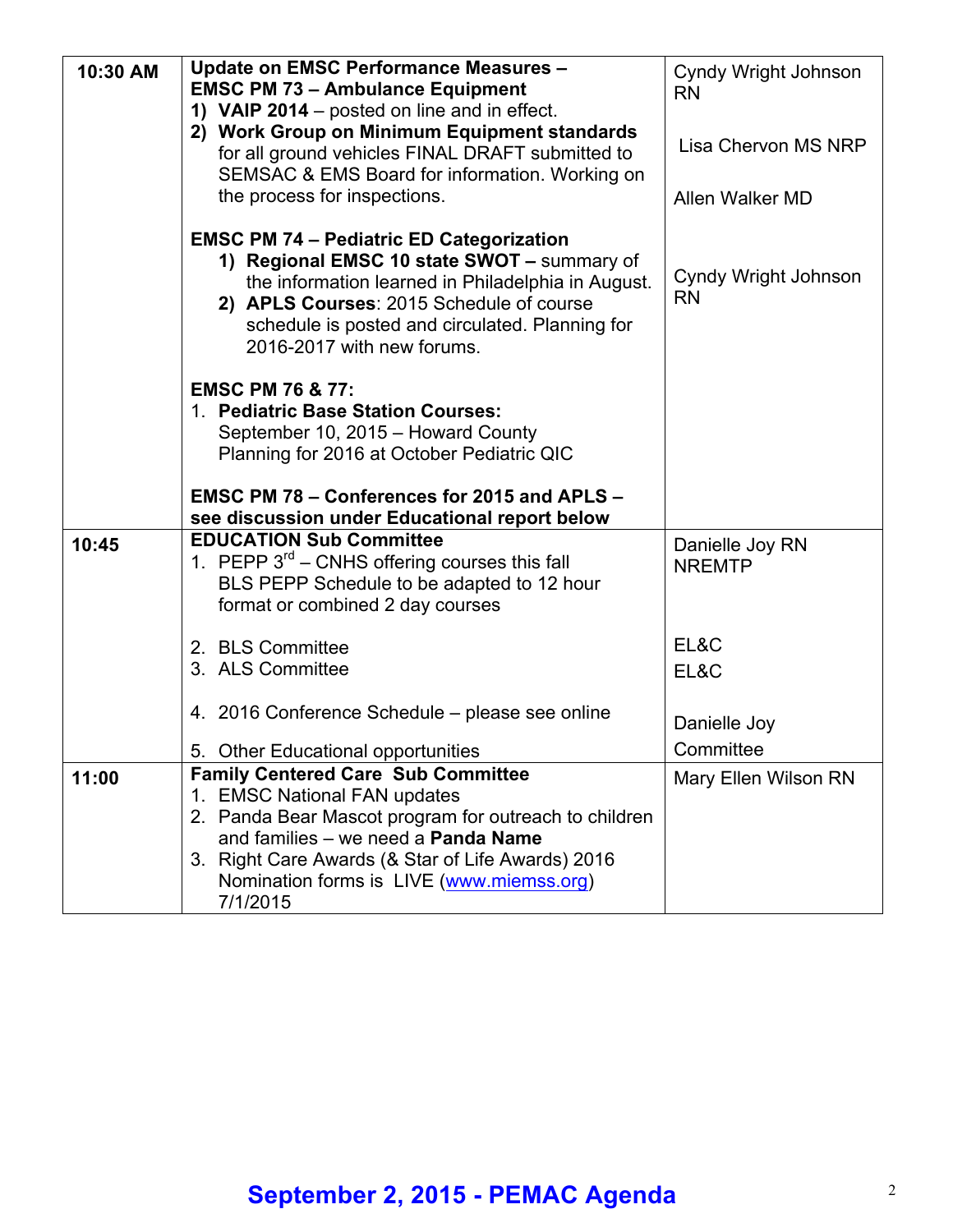| 11:15 | <b>Maryland Organizations &amp; Committees</b><br><b>AAP Updates</b><br>$\triangleright$ Maryland update - COPEM & COVIPP<br>$\triangleright$ National update – COPEM                                                                                                                   | Jen Anders MD<br><b>Cyndy Wright Johnson</b><br><b>RN</b>                |
|-------|-----------------------------------------------------------------------------------------------------------------------------------------------------------------------------------------------------------------------------------------------------------------------------------------|--------------------------------------------------------------------------|
|       | <b>ACEP Updates - new website &amp; management</b><br>www.mdacep.org<br>$\triangleright$ Maryland update - EMS Committee<br>> Maryland's NEW - Pediatric Committee                                                                                                                      | Kathy Brown MD                                                           |
|       | ENA Updates - www.mdena.org (NEW website live)<br>$\triangleright$ State report<br>$\triangleright$ Local updates<br>> Maryland ENA Regional Conferences<br>$\triangleright$ CPEN Review Courses – May 2015 and future                                                                  | Barabara Ayd RN                                                          |
|       | <b>SCHOOL HEALTH Updates</b><br>$\triangleright$ School Health committee(s) update<br>School Emergency Health Guidelines $2^{nd}$ edition<br>document has gone to the printer                                                                                                           | Laurel Moody RN                                                          |
|       | <b>Critical Care Updates</b><br>$\triangleright$ AACN<br>$\triangleright$ AAP                                                                                                                                                                                                           | Liz Berg RN<br><b>Charlotte Glicksman</b><br>MD/ Jason Custer MD         |
|       | <b>Commercial Ambulance Service Advisory</b><br>Committee (CASAC @ MIEMSS)<br>$\triangleright$ NPR Courses - 2015 July and October<br>$\triangleright$ SCT subcommittee July 17 <sup>th</sup> special meeting at 1PM<br>$\triangleright$ Neonatal subcommittee – work concluded for now | <b>Charles Boone</b><br><b>NREMTP</b><br><b>Jill Dannenfelser RN</b>     |
|       | Jurisdictional Affairs Committee (JAC @ MIEMSS)<br><b>BLS</b><br>➤<br><b>ALS</b><br>➤<br>Instructors<br>➤                                                                                                                                                                               | Jim Richardson EMTB<br><b>Judy Micheliche NRP</b><br>Paul Massarelli NRP |
| 11:30 | <b>Research and EVBG update</b><br>1. Research Forum - November presentations to<br>focus on projects with protocol implications<br>anticipating a PEMAC audience                                                                                                                       | Jen Anders MD                                                            |
|       | 2. Maryland Pediatric DART - Data Analysis &<br><b>Research Team</b>                                                                                                                                                                                                                    | Jen Anders MD<br>Kathy Brown MD                                          |
|       | 3. Pediatric Trauma Triage Survey and Interview<br>project                                                                                                                                                                                                                              | Investigators                                                            |
|       | 4. WB-CARN update                                                                                                                                                                                                                                                                       | Committee                                                                |
|       | 5. EMSC TI Grant updates                                                                                                                                                                                                                                                                |                                                                          |
|       | 6. Other projects                                                                                                                                                                                                                                                                       |                                                                          |

## **September 2, 2015 - PEMAC Agenda** <sup>3</sup>